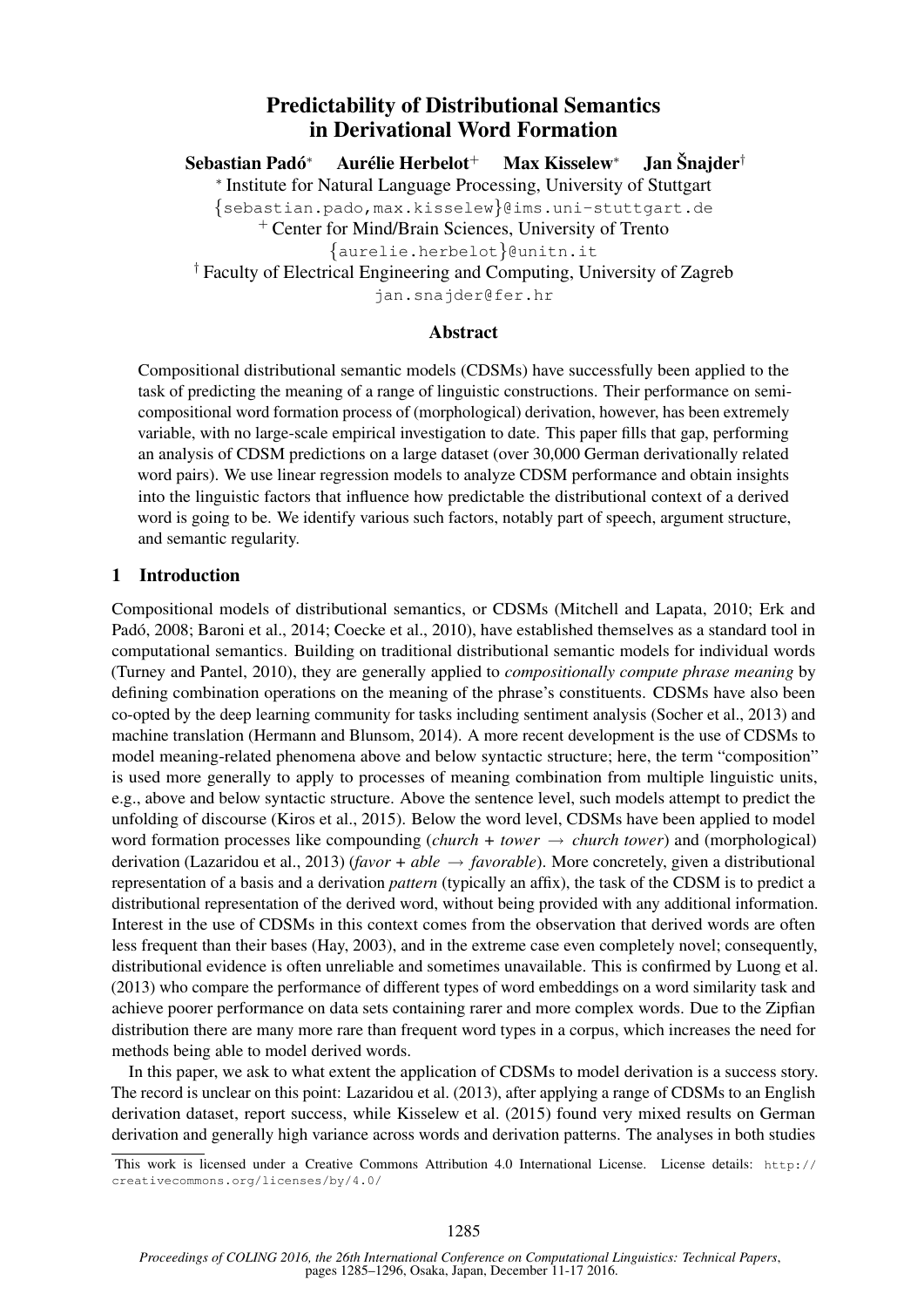| $POS + ID$           | <b>Pattern</b>  | Sample word pair                  | <b>English translation</b>              |
|----------------------|-----------------|-----------------------------------|-----------------------------------------|
| $A \rightarrow N 16$ | $+$ <i>ität</i> | $productiv \rightarrow Productiv$ | productive $\rightarrow$ productivity   |
| $A \rightarrow V 04$ | (unlaut)        | kurz $\rightarrow$ kürzen         | short $\rightarrow$ to shorten          |
| $N \rightarrow A 26$ | $-ung + end$    | Einigung $\rightarrow$ einigend   | agreement $\rightarrow$ agreeing        |
| $N \rightarrow V 07$ | $be++ig$        | Ende $\rightarrow$ beendigen      | end $\rightarrow$ to end                |
| $V \rightarrow N 09$ | (null)          | aufatmen $\rightarrow$ Aufatmen   | to breathe $\rightarrow$ sigh of relief |
| $V \rightarrow V 14$ | $auf+$          | holen $\rightarrow$ aufholen      | to fetch $\rightarrow$ to catch up      |

Table 1: Examples of derivation patterns from DErivBase

were also limited in scope (cf. Section 2.2). Furthermore, from a linguistic point of view, it is not at all obvious that it is reasonable to model derivation as a fully compositional process, as CDSMs do. Indeed, the classic linguistic definition of derivation distinguishes it from inflection by appealing to its *semantic irregularity*: the meaning changes that accompany derivation are not supposed to be completely predictable (Plank, 1981; Laca, 2001; Plag, 2003; Dressler, 2005).

More specifically, our goal is to gain a more precise understanding of the linguistic factors that govern the success or failure of CDSMs to predict distributional vectors for derived words. To this end, we conduct a broad-coverage analysis of the performance of CDSMs on more than 30,000 German derivationally related word pairs instantiating 74 derivation patterns. As a first step, we build *CDSM prediction models* for each of these patterns. The second step is a linear regression analysis with linguistic properties of patterns and word pairs as predictors and the models' performances as dependent variables. We formulate and test a number of hypotheses about the linguistic properties and establish that, notably, derivations that create new argument structure are generally hard to predict – although the difficulty is mediated by the regularity of the semantic shift involved. Subsequently, we exploit the regression results to combine several state-of-the-art CDSMs into an ensemble. Unfortunately, we do not see improvements over the individual models, which we trace back to a lack of complementarity among the CDSMs.

#### 2 Background: Modeling Morphological Derivation

#### 2.1 Derivational Lexicons

Morphological derivation is a word formation process that produces new words and which, at the word surface-level, can be described by means of an orthographic *pattern* applied to basis words. Table 1 shows that in the simplest case (row 1) this means attaching an affix  $(+it\ddot{a}t)$ . The other rows show that the pattern can be more complex, involving stem alternation (row 2; note that the infinitive suffix *+en* is inflectional), deletion of previous affixes (row 3), circumfixation (row 4), or no overt changes, i.e., conversion (row 5).<sup>1</sup> Derivation can take place both within parts of speech (row 6) and across parts of speech.

Derivation is a very productive process in many languages, notably Slavic languages. Thus, natural language processing (NLP) for these languages can profit from knowledge about derivational relationships (Green et al., 2004; Szpektor and Dagan, 2008; Pado et al., 2013). Nevertheless, derivation is a relatively ´ understudied phenomenon in NLP, and few lexicons contain derivational information. For English, there are two main resources. CatVar (Habash and Dorr, 2003) is a database that groups 100K words of all parts of speech into 60K *derivational families*, i.e., derivationally related sets of words. The other is CELEX (Baayen et al., 1996), a multi-level lexical database for English, German, and Dutch, which covers about 50K English words and contains derivational information in its morphological annotation. For German, DErivBase (Zeller et al., 2013) is a resource focused on derivation that groups 280K lemmas into 17K derivational families. As opposed to CatVar and CELEX, it also provides explicit information about the applicable derivation pattern at the level of word pairs. The examples in Table 1 are from DErivBase.

<sup>&</sup>lt;sup>1</sup>We write patterns as sequences of orthographic operations, using '+' for addition and '-' for deletion, and place the operator before or after the affix to distinguish prefixation and suffixation.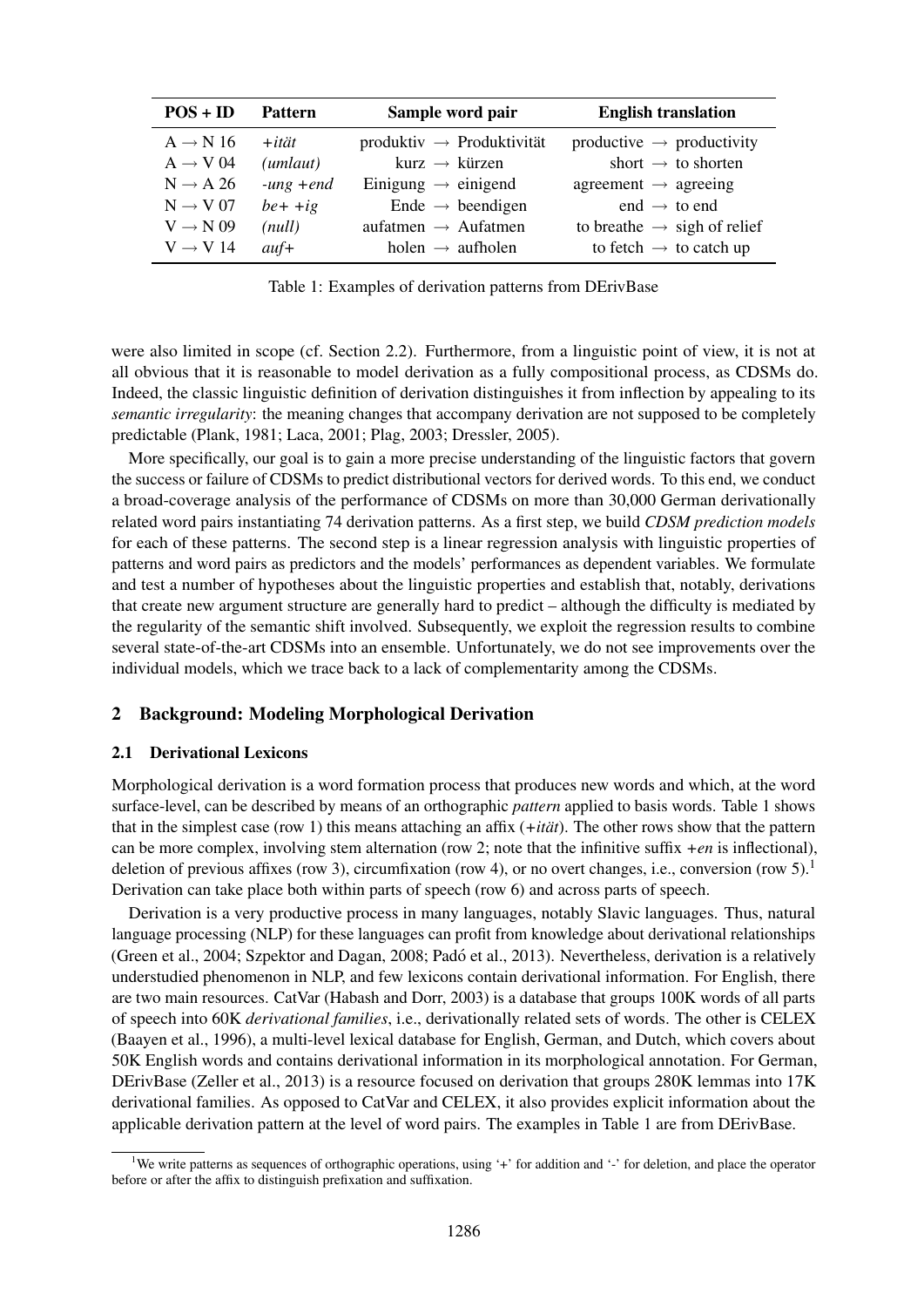#### 2.2 Modeling the Semantics of Derivation with CDSMs

Lazaridou et al. (2013) were the first to predict distributional vectors for derived words using CDSMs and experimented with a range of established CDSMs. In their paper, all models are supervised, i.e., some word pairs for each pattern are used as training instances, and others serve for evaluation. Also, all models assume that the base word (input) b and derived word (output) d are represented as vectors in some underlying distributional space. The *simple additive model* predicts the derived word from the base word as  $d = b + p$  where p is a vector representing the semantic shift accompanying the derivation pattern. The *simple multiplicative model*,  $\mathbf{d} = \mathbf{b} \odot \mathbf{p}$  is very similar, but uses component-wise multiplication  $\odot$ ) instead of addition to combine the base and pattern vectors (Mitchell and Lapata, 2010). The third model, the *weighted additive model*, enables a simple reweighting of the contributions of basis and pattern  $(d = \alpha \mathbf{b} + \beta \mathbf{p})$ . Finally, the *lexical function model* (Baroni and Zamparelli, 2010) represents the pattern as a matrix P that is multiplied with the basis vector:  $\mathbf{d} = \mathrm{Pb}$ , essentially modelling derivation as linear mapping. This model is considerably more powerful than the others, however its number of parameters is quadratic in the number of dimensions of the underlying space, whereas the additive and multiplicative models only use a linear number of parameters.

For their empirical evaluation, Lazaridou et al. (2013) considered a dataset of 18 English patterns defined as simple affixes – 4 within-POS (such as *un-*) and 14 across-POS (such as *+ment*) – and found that the lexical function model is among the top performers, followed by the weighted additive and multiplicative models, all substantially better than baseline. From our perspective, their evaluation has a number of limitations, though: they only included "high-quality" vectors (using human judgments of nearest neighbors to determine quality), thereby focusing on a relatively well-behaved subset of the vocabulary and potentially missing out on highly polysemous words. Furthermore, they evaluated mainly by computing mean cosine similarities between predicted and corpus-observed ("gold") vectors for the derived words – this is not highly informative, as the closeness of the prediction to the actual vector is also dependent on the density of the target's neighborhood.<sup>2</sup> A follow-up study on German (Kisselew et al., 2015) attempted to address these limitations by including all word pairs without prefiltering, and introducing a new evaluation metric that measured how often the predicted vector d was among the five nearest neighbors of the corpus-observed ("gold") vector d. Kisselew et al.'s evaluation obtained fairly different results: the lexical function model performed worse than the simple additive model, and both CDSMs often had problems outperforming the baseline. This study had its own limitations, though, since it considered only 6 derivation patterns, all within-POS. Thus, it remains unclear to what extent the differences between the two studies are due to (a) the language difference, (b) prefiltering word pairs, or (c) the choice of derivation patterns under consideration.

# 3 Analyzing Models of Morphological Derivation

Given these conflicting results, we propose to empirically investigate the factors that influence how well CDSMs can predict the semantics of derived words. Note that when we talk about 'predictability' of a derived form, we refer to the ability to model an otherwise already established term, for which a distributional analysis can be performed. That is, we investigate to which extent a one-off compositional procedure can capture the meaning of a word, as in a situation where a speaker encounters an existing term for the first time. Further, we assume that the individual items in the observed data will naturally have different frequencies (from rare to highly frequent) and that this will affect both the learning process and the certainty we can have about the meaning of a test vector. We believe this is a realistic setup in terms of modelling first encounters with established derivations, and we therefore make no attempt to control for the frequency of individual word vectors, either at training or test time.

### 3.1 Overall Workflow

We follow a two-step workflow depicted on the left-hand side of Figure 1. The workflow involves *prediction models* (cf. Section 3.2), i.e., CDSMs that predict a vector for the derived word given the vector for the base word, as well as *analysis models* (cf. Section 3.3), i.e., linear regression models that predict

<sup>2</sup>They also performed a manual judgment study, but only as an additional experiment on "low-quality" word pairs.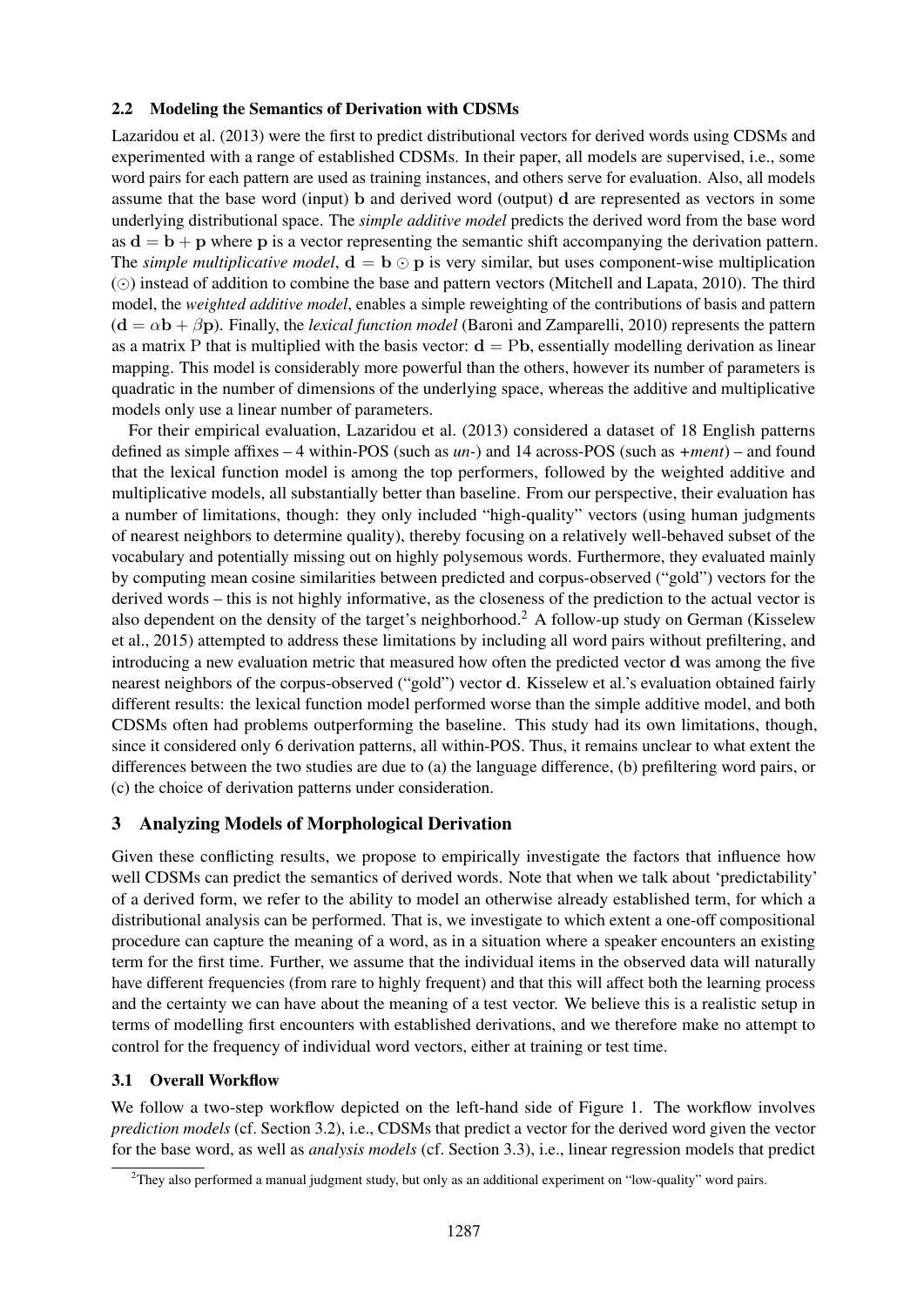

Figure 1: Top: Overall workflow. Below: Toy example

the performance of the CDSMs based on a rich set of linguistic predictors. We build two analysis models, one for linguistic analysis (Experiment 1, Section 4) and one for NLP (Experiment 2, Section 5).

The workflow uses a large set of derivationally related word pairs split into training, development, and test sets (50%, 30%, and 20%, respectively). The splits are stratified by derivation pattern, i.e., each pattern occurs in approximately these ratios in each split. This is a reasonable strategy, assuming that our set of patterns is fairly complete (Zeller et al., 2013) and we can disregard the problem of unseen patterns.

The three sets play different roles. The training set is used to train prediction models. The development set is then used to measure the performance of prediction models on unseen data. These performance numbers are those that the regression model is then trained to predict. Finally, the analysis model itself is evaluated on the test set, that is, on another previously unseen dataset. In this manner, we guarantee that all results we obtain are measured on unseen data and generalize well to novel instances.

We note that the task of the prediction models (constructing the vector for the derived word) incorporates our general assumption that we do not have any information about the derived word. While this is not a reasonable assumption from an NLP point of view, where we would know at least the frequency of the derived word, and may also have a (typically less reliable) distributional vector for it, this "no-knowledge" setup represents, in our opinion, the cleanest setup for an analysis of linguistic factors.

### 3.2 Prediction (CDSM) Models

**Derivationally Related Word Pairs.** We draw our derivationally related word pairs from DErivBase<sup>3</sup> (Zeller et al., 2013). As stated above, each word pair is labeled with a derivation pattern, representing the orthographic transformation of the basis word. Since our predictive models are trained for each pattern separately, we ensure that each model will have enough training instances by discarding all patterns with less than 80 word pairs. Out of the 158 patterns in DErivBase, we retain 74 patterns, of which 49 are cross-POS patterns. The 74 patterns cover 30,757 word pairs. Patterns have a median of 194.5 word pairs (min. 83, max. 3028).

Corpus. We derive the frequency counts and the distributional vectors for our analysis from the German web corpus SdeWaC (Faaß and Eckart, 2013), POS-tagged and lemmatized using TreeTagger (Schmid, 1994). Following Kisselew et al. (2015), to mitigate sparsity, for out-of-vocabulary words we back off to the lemmas produced by MATE Tools (Bohnet, 2010), which have higher recall but lower precision than TreeTagger. We also use the MATE dependency analysis to reconstruct lemmas for separated prefix verbs.

<sup>3</sup> http://goo.gl/tiRJy0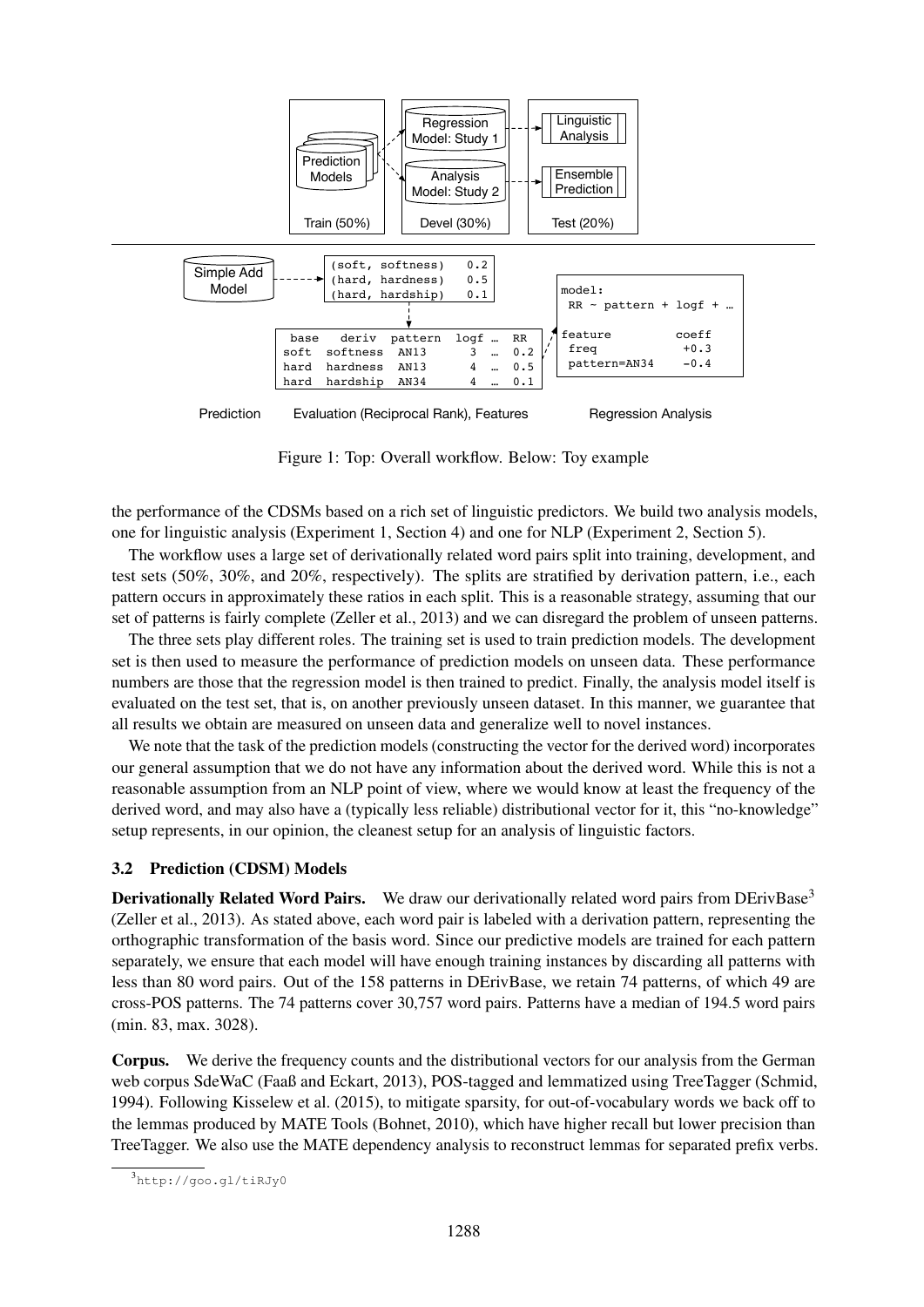Prediction Models. To obtain the vector representations on which we can train our prediction models, we use CBOW, a state-of-the-art predictive distributional semantics space which been shown particularly effective for modelling word similarity and relational knowledge (Mikolov et al., 2013).<sup>4</sup> (Considering the type of semantic space as a parameter is outside the scope of our study.)

As both target and context elements, we use all 280K unique POS-disambiguated lemmas (nouns, adjectives, and verbs) from DErivBase. We use a within-sentence context window of size  $\pm 2$  to either side of the target word, 300 context dimensions, negative sampling set to 15, and no hierarchical softmax. On these vector representations, we train four prediction models (cf. Section 2): the simple additive model, the simple multiplicative model, the weighted additive model, and the lexical function model. Each model is trained on each of the 74 patterns separately by minimizing the expected square loss between the predicted and the observed derived vector.<sup>5</sup> For additive models, the shift vector  $\bf{p}$  is computed as the average of the shift vectors across all word pairs from a single pattern, while the weighted additive model additionally optimizes  $\alpha$  and  $\beta$  in a subsequent step. Since the lexical function model is more prone to overfitting due to its many parameters, we train it using ridge regression, employing generalized cross-validation to tune the regularization parameter on the training set. As a fifth, baseline model, we use the identity mapping, which simply predicts the basis vector as the vector of the derived word. Our implementation is based on the DISSECT toolkit (Dinu et al., 2013).

Evaluation. The performance of the CDSMs is measured by how well the predicted vector aligns with the corpus-observed vector for the derived word. More concretely, we quantify the performance on each word pair by *Reciprocal rank (RR)*, that is, 1 divided by the position of the predicted vector in the similarity-ranked list of the observed vector's neighbors. Besides being a well-established evaluation measure in Information Retrieval, RR is also more sensitive than the "Recall out of  $n$ " measure used previously (Kisselew et al., 2015), which measures the 0–1 loss and also requires fixing a threshold n. RR also has the advantage of being easily interpretable: a mean reciprocal rank (MRR) of 0.33, e.g., indicates that the correct predicted vector is on average the third-nearest neighbor of the observed vector. The neighbor list for each derived word is POS-specific, that is, it consists of all words in the space that match its part of speech.

#### 3.3 Analysis (Linear Regression) Models

The task of our analysis models is to predict the performance of the CDSM models (measured as reciprocal rank, cf. Section 3.2) at the word pair level, i.e., individual pairs of base and derived words. The goal is to assess which factors have a substantial influence on the prediction of the semantics of derived words. To this end, we use linear regression, which is a well-established analysis method in linguistics and psycholinguistics (Baayen, 2008). Linear regression predicts a dependent variable  $v$  as a linear combination of weighted predictors  $p_i$ , i.e.,  $v = \alpha_1 p_1 + \cdots + \alpha_n p_n$ . A coefficient  $\alpha_i$  can be interpreted as the change in v resulting from a change in the predictor  $p_i$ . We use the R statistical environment.

The right-hand side of Figure 1 shows a toy example for a single prediction model (simple additive). We first run the prediction model, then evaluate its reciprocal ranks at the word pair level, then compute features (such as the pattern and the logarithmized frequency of the base). Finally, we perform a regression analysis. It yields the information that higher frequency has a positive impact on performance, while the pattern AN34 has a negative impact.

Our complete set of predictors comprises three classes:

• Base word level predictors describe properties of the base word. They include base productivity, the number of derived words known for the base, base polysemy, the number of WordNet synsets, and base  $f$ req, its lemma frequency in the SDeWaC corpus.<sup>6</sup> Predictor base typicality is the cosine similarity between the base and the centroid of all bases for the present pattern, as a measure of how semantically typical the base is for the pattern;

<sup>4</sup> https://code.google.com/p/word2vec/

<sup>&</sup>lt;sup>5</sup>For the simple additive and multiplicative models, there are analytical solutions.

 $6$ All numeric variables (predictors and dependent variable) are  $z$ -scaled; frequency variables are logarithmized.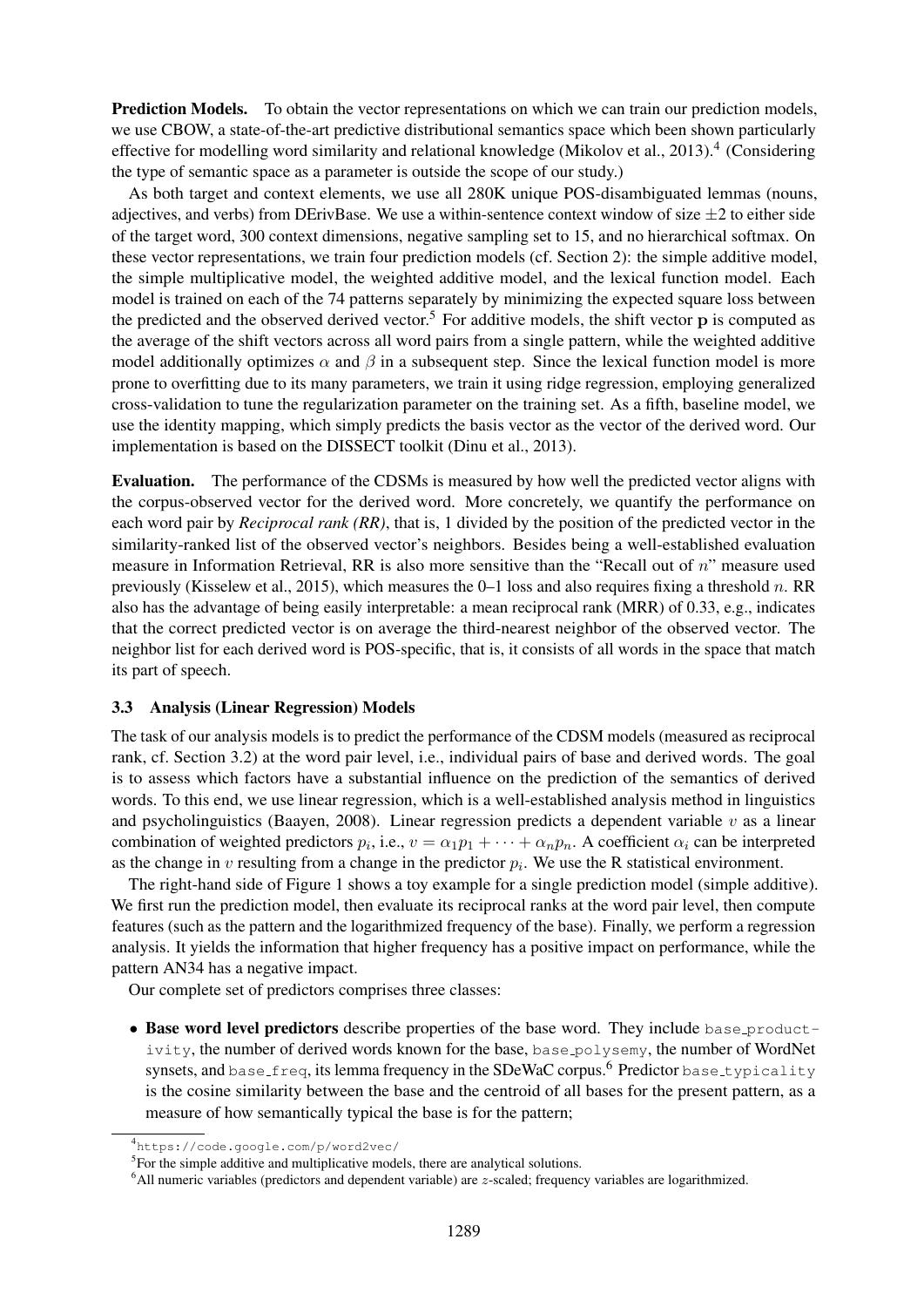|                                                                    | <b>Baseline</b> | Simple Add | Weighted Add | Mult  | LexFun |
|--------------------------------------------------------------------|-----------------|------------|--------------|-------|--------|
| Mean Reciprocal Rank                                               | 0.271           | 0.309      | 0.316        | 0.272 | 0.150  |
| # Predictions used by Oracle<br>(Experiment 2)                     | 2139            | 954        | 1613         | 532   | 913    |
| # Predictions used by Regression-<br>based Ensemble (Experiment 2) | 51              | 2306       | 3528         | 190   | 76     |

Table 2: Results for individual prediction models on test set

- Prediction level predictors describe properties of the vector that the CDSM outputs. Following work on assessing the plausibility of compositionally constructed vectors by Vecchi et al. (2011), we compute the length of the vector (deriv norm) and the similarity of the vector to its nearest neighbors (deriv\_density), and the similarity between base vector and derived vector (base\_deriv\_sim);
- Pattern level predictors. We represent the identity of the pattern, which is admissible since we can assume that the DErivBase patterns cover the (vast) majority of German derivation patterns (Clark, 1973). Unfortunately, this excludes a range of other predictors, such as the parts of speech of the base and derived words, due to their perfect collinearity with the pattern predictor.

The rest of the paper is concerned with performing a regression analysis based on these features. We perform two separate analyses to satisfy two fairly different motivations. The first one is linguistic, namely to understand which *properties of the base and the pattern* make the prediction easy or difficult. This analysis concentrates on one single CDSM, namely the best individual one: if it included multiple CDSMs, the regression model would spend part of its power on predicting the behavior of the (arguably irrelevant) worse CDSMs. Further, this regression model should include only pattern-level and base-level features, since prediction-level features are arguably not linguistic properties. For this approach, see Section 4.

The second motivation comes from NLP and concerns the possibility to define an *ensemble* over several CDSMs that works better than individual CDSMs by employing a regression model to select the best CDSM at the word pair level. This analysis must by definition include the output of multiple prediction models. Furthermore, it should also include the features at the prediction level since they may help distinguish reasonable from unreasonable predictions. We will pursue this approach in Section 5.

# 4 Experiment 1: Linguistic Analysis

As outlined above, the first task in the linguistic analysis is to select the best individual prediction model for evaluation. The test set evaluation results are shown in the first row of Table 2. As the numbers show, the weighted additive model is the best model, and our analysis will focus on it. We estimate the following linear regression model to predict reciprocal rank (RR) on the development set:

```
RR ~ pattern + base productivity + base typicality + base polysemy + base freq
```
Applied to the test set, the model achieves a highly significant fit with the data (F=58.32, p<10<sup>-12</sup>,  $R^2$ =0.324). Performance is highly variable across patterns and words pairs: results for word pairs span almost the full range of reciprocal ranks between 0 and 1, and the pattern level results range between 0.03 (pattern VV01, *zucken* →*zuckeln / twitch* →*saunter*), i.e., predictions are no good, and 0.69 (pattern AN10, *prasent ¨* → *Prasenz / present ¨* → *presence*), i.e., most predictions are ranked first or second. Predicted values are not correlated with the residuals ( $r < 10^{-6}$ ). Our further discussion of this regression model is structured along a set of hypotheses we made regarding the influence of particular factors, or more specifically how they translate into distributional behavior.

Training Data and Polysemy. We start by considering the "usual suspects" in data-driven computational linguistics regarding performance, which leads us to three hypotheses. First, *low-frequency bases are hard* due to the limited reliability of the distributional evidence. Second, *atypical bases are hard*, that is,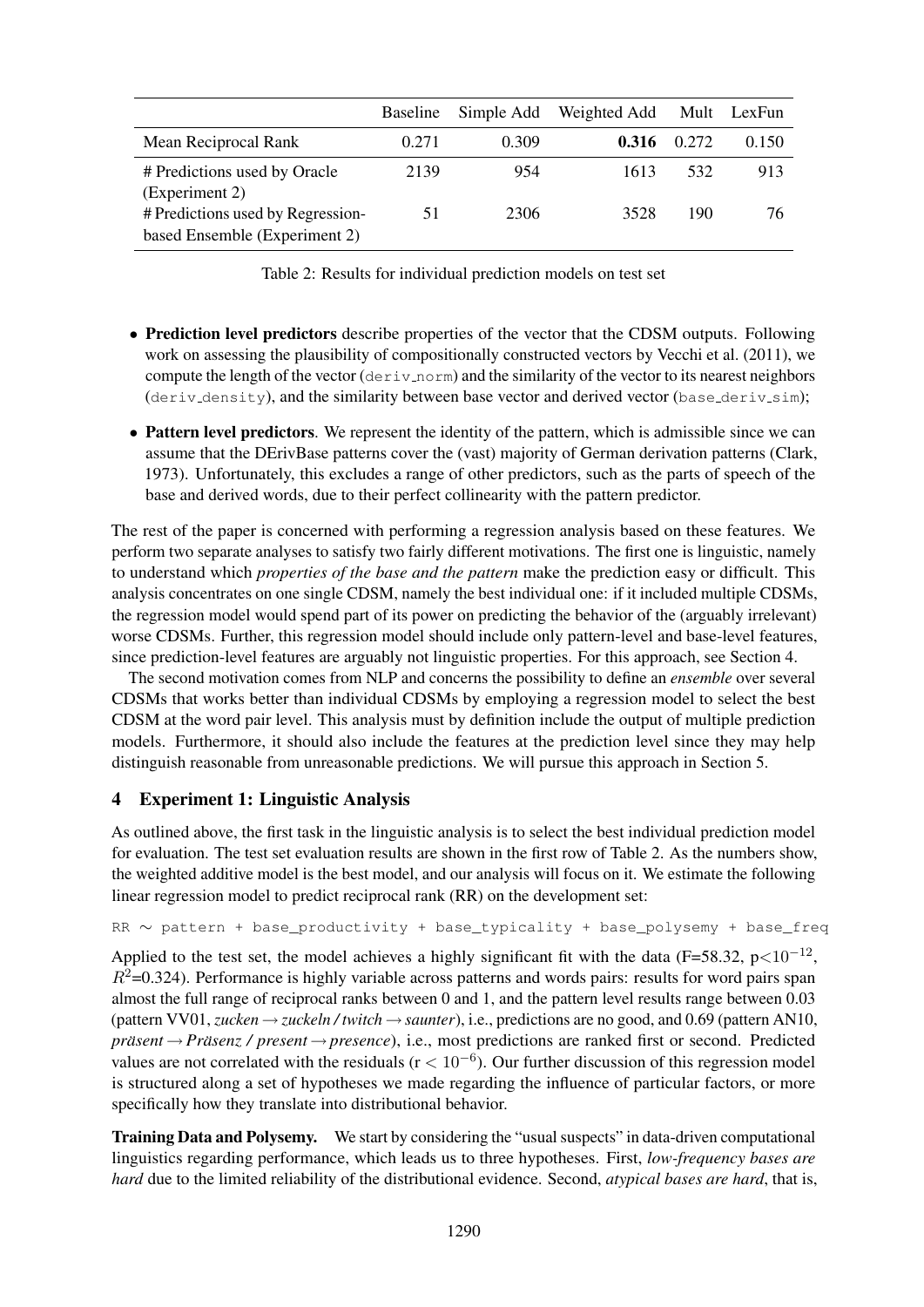| Predictor         | Estimate      | LMG score |
|-------------------|---------------|-----------|
| pattern           | (see Table 4) | 87.2%     |
| base_productivity | $-0.13***$    | $7.6\%$   |
| base_freq         | $0.21***$     | $4.1\%$   |
| base_polysemy     | $-0.03**$     | $0.8\%$   |
| base_typicality   | $0.04***$     | $0.2\%$   |

Table 3: Experiment 1: Coefficients, significances, and effect sizes for the predictors

derivations of instances unlike those seen in the training data are difficult to predict. Third, derivation models must account for the selection of individual word senses in derivation: e.g., the verbal base *absetzen* variously means *depose (an official), drop (a load), deduct (an amount)*, but the derived adjective *absetzbar* is only used in the meaning of *deductable*. Since typical distributional models, including ours, do not disambiguate bases by sense, *highly polysemous bases are hard*.

Consider now Table 3, which lists coefficients, significance, and effect sizes for these predictors. Recall that we predict reciprocal rank (RR), that is, positive coefficients indicate better whereas negative coefficients indicate worse performance.<sup>7</sup> The data bears out our hypotheses fairly well: we find positive effects of frequency and of typicality, and negative effects of base productivity and polysemy. The relative importances of these effects is however only weakly indicated by the sizes of the coefficients. Thus, the column LMG provides normalized Lindeman-Merenda-Gold (LMG) scores (Lindeman et al., 1980), a measure of effect size (Grömping, 2012), applied, e.g., by Marelli et al. (2015) in a similar context. These scores indicate what percentage of the variance explained by the model is due to the individual predictor groups. As we see, most variance is accounted for by the pattern predictor. Productivity and frequency account for respectable amounts of variance, while polysemy and typicality contribute surprisingly little. This finding needs however to be interpreted taking into account that the pattern predictor is categorical, and as such "soaks up" all properties at the level of individual patterns, including polysemy. As a matter of fact, the correlation between RR and polysemy at the level of individual word pairs is only weak ( $\rho = 0.03$ ), while MRR and average polysemy are strongly correlated at the level of derivational patterns ( $\rho = -0.30$ ).

Since the bulk of the variance is accounted for by the pattern predictor, we now turn to formulating hypotheses about derivation patterns.

Within-POS Derivations. We first start out by considering within-POS derivations. While cross-POS derivations are at least partially motivated by the need to change the base's syntactic category, within-POS derivations primarily reflect proper semantic processes, such as polarity and gradation prefixes (*un+*, *uber*+ for adjectives) or prefix verbs (*horen*  $\rightarrow$  *aufhoren* / *hear*  $\rightarrow$  *stop*), which are particularly prominent in German. Such affixes are known to be highly polysemous and hard to characterize both linguistically and computationally (Lechler and Roßdeutscher, 2009; Lehrer, 2009). Thus, we expect that *within-POS derivation is hard to model*.

Table 4 lists all levels of the factor pattern that are statistically significant from the grand mean (using contrast coding in the regression model), adopting a threshold of  $\alpha$ =0.01. The columns correspond to the parts of speech of the base word, and the rows to the parts of speech of the derived word. Recall that negative coefficients indicate worse performance than average, and positive coefficients better-thanaverage performance.

The table strongly confirms our hypothesis: all five significant adjective  $\rightarrow$  adjective and all seven  $verb \leftrightarrow verb$  derivation patterns come with large negative coefficients.

Argument Structure. For cross-POS derivation, we hypothesize that *argument structure* (Grimshaw, 1990) is a major factor, connected to the largest difference to existing applications of CDSMs for phrase meaning: while in phrasal composition the resulting phrase usually shows the same semantic behavior as

<sup>&</sup>lt;sup>7</sup>We use standard notation for significance (\*:  $p < 0.05$ , \*\*: $p < 0.01$ , \*\*\*: $p < 0.001$ ).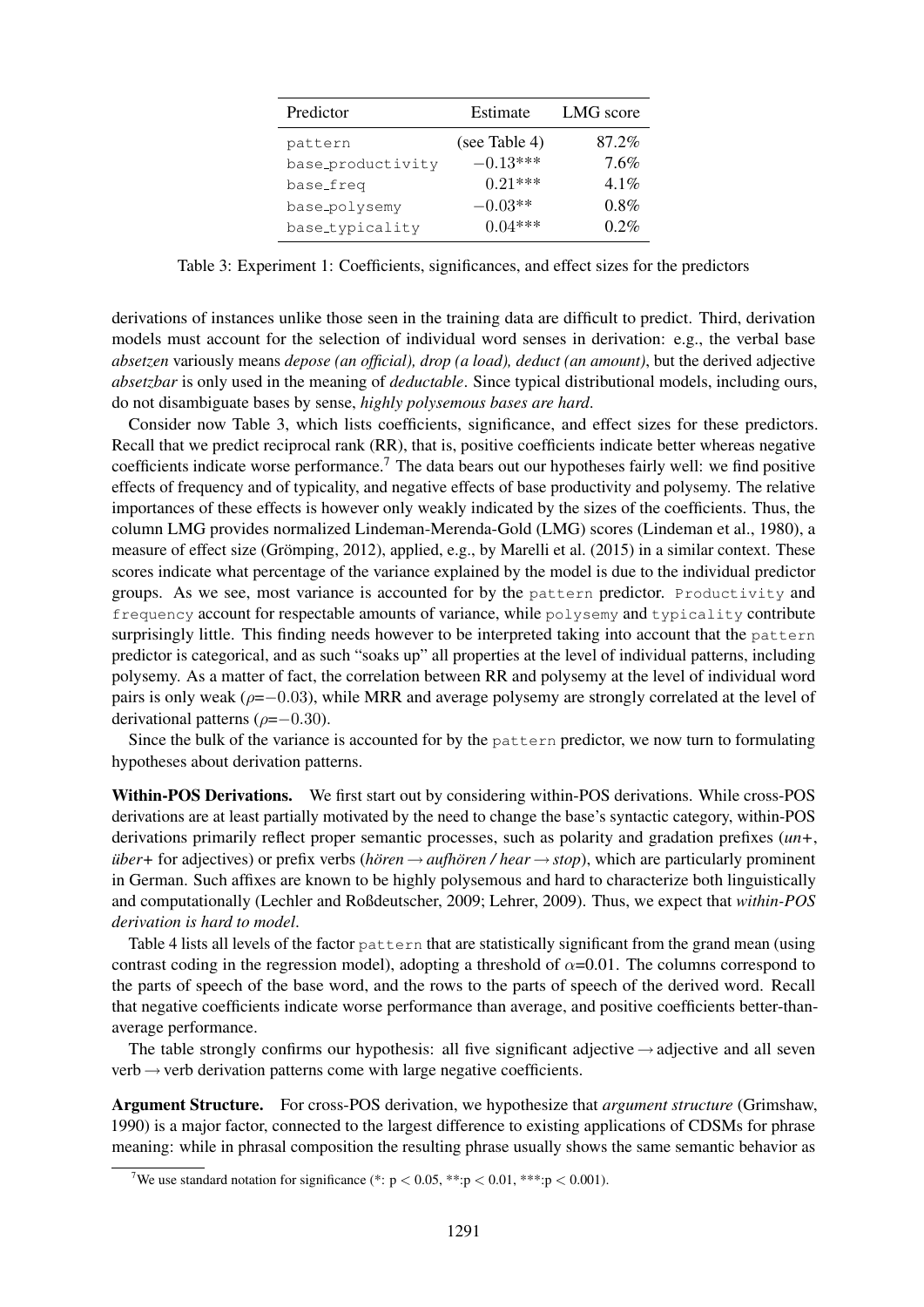|             |   |                                                                      |                                                                                                        |                                                                                                                       |                                                                                  | Dase FUS                                                                              |                                                                                            |                                                      |                                                                                |                                                                                                 |
|-------------|---|----------------------------------------------------------------------|--------------------------------------------------------------------------------------------------------|-----------------------------------------------------------------------------------------------------------------------|----------------------------------------------------------------------------------|---------------------------------------------------------------------------------------|--------------------------------------------------------------------------------------------|------------------------------------------------------|--------------------------------------------------------------------------------|-------------------------------------------------------------------------------------------------|
|             |   | A                                                                    |                                                                                                        |                                                                                                                       | $\overline{\rm N}$                                                               |                                                                                       |                                                                                            | $\overline{\rm v}$                                   |                                                                                |                                                                                                 |
|             | A | AA03<br>AA07<br><b>AA13</b><br>AA15<br>AA17                          | $anti+$<br>$ab+$<br>$nach+$<br><i>über</i> +<br>vort                                                   | $-0.39$ ***<br>$-0.41$ ***<br>$-0.41$ ***<br>$-0.43$ ***<br>$-0.42$ ***                                               | NA02<br>NA05<br><b>NA25</b><br><b>NA26</b><br><b>NA27</b><br><b>NA29</b><br>NA31 | $+ isch$<br>$-e/en + ig$<br>$-ung +t$<br>$-ung + end$<br>$+$ lich<br>$+$ los<br>$ge+$ | $0.52***$<br>$-0.19**$<br>$0.67***$<br>$0.40**$<br>$0.46***$<br>$-0.42$ ***<br>$-0.33$ *** | VA02<br>VA03<br>VA11<br>VA12<br>VA13                 | $+end$<br>$+ig$<br>$+$ lich<br>$+end$<br>$+t$                                  | $0.48***$<br>$-0.26**$<br>$-0.36$ ***<br>$0.85***$<br>$1.02***$                                 |
| Derived POS | N | AN01<br>AN02<br>AN03<br>AN04<br>AN10<br>AN11<br>AN12<br>AN16<br>AN17 | $+e$<br>$+heit$<br>$+keit$<br>$+igkeit$<br>$-t + z$<br>$+ie$<br>-isch -ik<br>$+$ <i>ität</i><br>(null) | $-0.39$ ***<br>$0.45***$<br>$0.78***$<br>$0.64***$<br>$0.75***$<br>$0.95***$<br>$0.71***$<br>$0.64***$<br>$-0.38$ *** |                                                                                  |                                                                                       |                                                                                            | VN03<br>VN07<br>VN09                                 | $+er$<br>$+ung$<br>$+en$                                                       | $-0.24$ ***<br>$1.14***$<br>$0.45***$                                                           |
|             | V | AV01<br>AV04                                                         | $+ isieren$<br>(null)                                                                                  | $0.69***$<br>$0.28**$                                                                                                 | NV09<br><b>NV15</b><br>NV17<br>NV20<br><b>NV22</b>                               | (null)<br>$an+$<br>$aus+$<br>$e$ <i>in</i> $+$<br>$ab+$                               | $0.36***$<br>$-0.31$ ***<br>$-0.35$ ***<br>$-0.36$ ***<br>$-0.34$ ***                      | VV01<br>VV05<br>VV12<br>VV13<br>VV22<br>VV27<br>VV30 | $-en + eln$<br>$ver+$<br>(stem)<br>$an+$<br>$e$ <i>in</i> $+$<br>vort<br>$um+$ | $-0.45**$<br>$-0.26$ ***<br>$-0.36$ **<br>$-0.26$ ***<br>$-0.21$ **<br>$-0.41$ ***<br>$-0.28**$ |

Base POS

Table 4: Experiment 1: Derivation patterns with significant regression model coefficients ( $\alpha$ =0.01), crossclassified by base and derived part of speech (*null*: morphologically null derivation; *stem*: anticausative stem change, as in *legen*  $\rightarrow$  *liegen, put*  $\rightarrow$  *lie*)

its head component (an adjective-noun phrase behaves largely like a noun), this is not always the case in derivation. For example, the agentive nominalization pattern *-er* (*laufen*  $\rightarrow$  *Läufer* / *run*  $\rightarrow$  *runner*) incorporates the agent noun of the verb, which therefore drops out of the context of the derived word. We hypothesize that *argument structure changes are difficult to learn* for the CDSMs we consider.

Looking at Table 4, we see a mixed picture, with easy and difficult patterns. Adjective  $\rightarrow$  noun derivations, which predominantly generate abstract nouns without argument structure (like AN02,  $taub \rightarrow Taubheit$  /  $deaf \rightarrow deafness$ ), are overwhelmingly easy to generate. We hypothesize that the deletion of the adjective's argument is not problematic to learn. For verb $\rightarrow$ noun patterns, the default event nominalization suffix *+ung* (*umleiten*→ *Umleitung / redirect* → *redirection*) and stem nominalizations (*fahren* → *Fahren / drive* →*driving*), both of which preserve argument structure, are easy to model. So are the verb  $\rightarrow$  adjective patterns that form present participles (*+end*) and past participles (*+t*). In contrast, the agentive/instrumental nominalization pattern *+er* (*fahren*  $\rightarrow$  *Fahrer* / *drive*  $\rightarrow$  *driver*), where argument structure changes, is associated with a loss in performance.

We noted that those verb→adjective patterns that form property adjectives (*beachten*→ *beachtlich / notice*→*noticeable*) are more challenging to model. This made us aware that difficulties associated with argument structure are mediated by an another important factor, namely *semantic regularity*. The difficulty of such patterns is related to how uniform the semantic shift is among the instances of the pattern, and how well it can be picked up by distributional analysis. As an example of semantically regular shifts, consider the significant adjective  $\rightarrow$  verb patterns (AV01, AV04) which can be paraphrased as "to cause to have property X" (*anonym*  $\rightarrow$  *anonymisieren* / *anonymous*  $\rightarrow$  *anonymize*). Since there is a direct mapping from the modified head noun of the adjective onto the direct object of the verb, the distributional mapping is relatively easy, even though the shift even involves the creation of new argument structure. In contrast, some verb→adjective patterns like VA11 (*+lich*) involve the introduction of modality, a complex semantic change whose distributional consequences are hard to grasp and which is similar in nature to within-POS derivations (see above).

At the far end of the difficulty scale, we find bad performance for the noun  $\rightarrow$  verb derivations, because these patterns face challenges on both the argument structure and regularity fronts: they generate verbs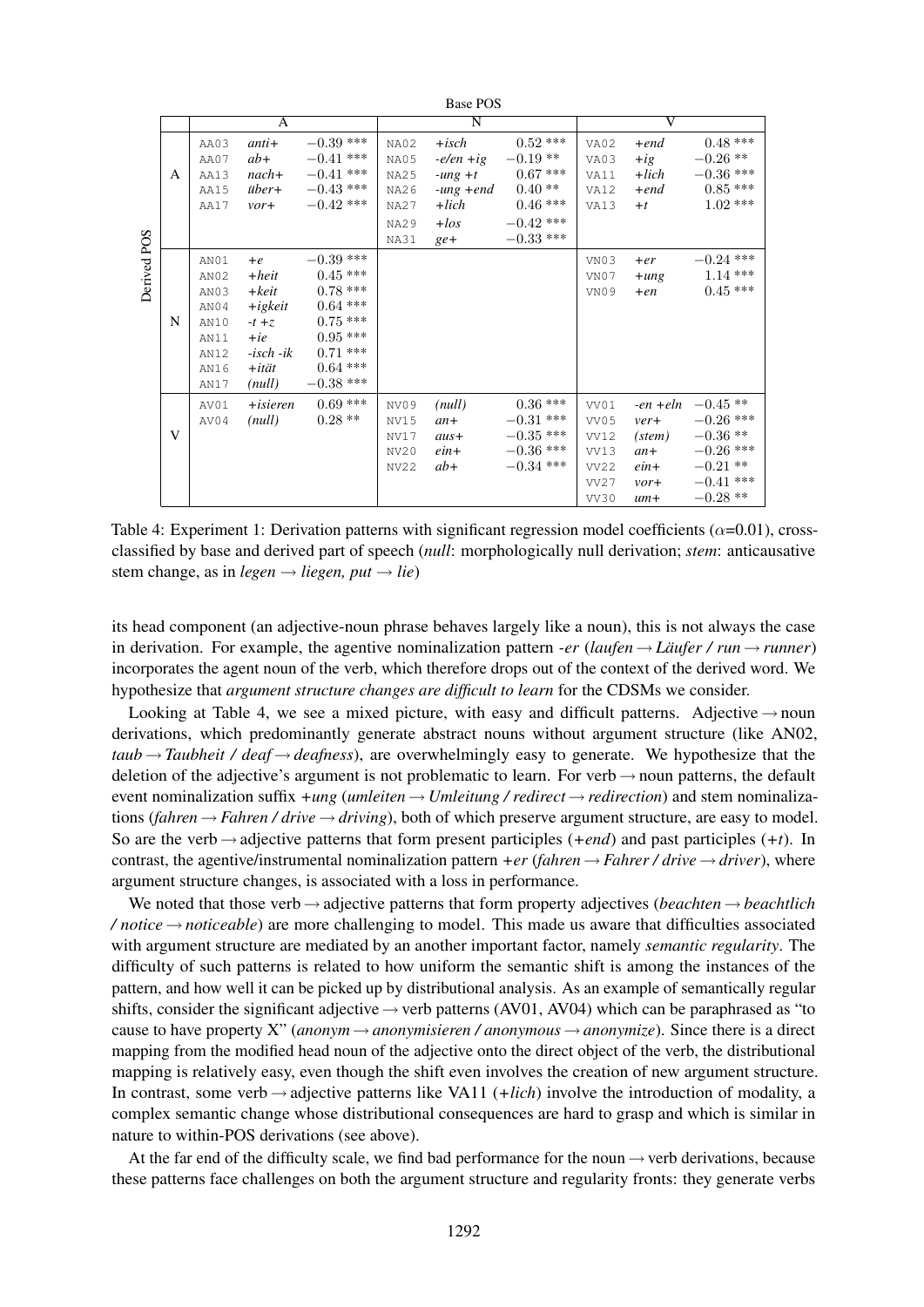from nouns that are only loosely semantically related (Clark and Clark, 1979). An example is NV22 with instances like *Zweig*  $\rightarrow$  *abzweigen* / (tree) *branch*  $\rightarrow$  *branch off.* The only easy noun  $\rightarrow$  verb pattern, NV09, comes with a particularly regular semantic shift, paraphrasable as "to use X as instrument"  $(Hammer \rightarrow hämmern / (a) hammer \rightarrow (to) hammer).$ 

Argument structure being a complex phenomenon, we would require additional work to exactly identify which factors play a role in derivational processes, and how those factors interact with distributional models. For instance, certain types of argument deletion/addition can result in shifting lexical items to other sentence constituents (e.g., *X developed Y over ten years* vs. *Y underwent ten years of development*). This kind of effect can, at least in principle, be captured using variable window sizes in a CDSM. Whilst we leave such questions for further research, the present results seem to support the idea that argument structure is a worthwhile aspect to investigate.

# 5 Experiment 2: Ensemble Prediction

In our second study, we investigate the use of linear regression models to construct an *ensemble* of CDSMs for derivation prediction. Ensemble learning is well established in NLP to capture phenomena that exceed the power of individual models (Dietterich, 2000). In our case, we want to select one vector from among the predictions of multiple CDSMs. We consider two strategies to perform this selection: The *oracle model* compares all prediction models, and simply picks the one with the highest RR. The oracle thus establishes an upper bound that assesses the theoretical benefit of model combination. It achieves an MRR of 0.362 – a modest, but substantial improvement of four and a half points over the best individual model (weighted additive, MRR=0.316, cf. Table 2).

The second strategy is the *regression model* which predicts the CDSMs' expected performances at the word pair level with a linear regression model trained on the development set (cf. Figure 1). As discussed in Section 3.3, our regression model for this purpose differs in two respects from the first study: it includes features for the prediction, and it is trained on the evaluations of all five CDSMs. The provenance of each evaluation result is coded in a new predictor, cdsm, with the values baseline, simple add, weighted add, mult, lexfun. We introduce interactions between cdsm and all base-level features to enable the regression model to learn, e.g., that some CDSMs can deal better with low-frequency bases. We estimate the following model on the development set:

```
RR ∼ deriv_density + base_deriv_sim + deriv_norm + pattern +
(base_productivity + base_typicality + base_freq + base_polysemy) \star cdsm
```
On the test set, the model achieves a highly significant fit with the data (F=193.5, p<  $10^{-12}$ ,  $R^2$ =0.305), that is, it achieves a similar model fit to the first study.

Unfortunately, the use of this regression model to define an ensemble does not work particularly well: the ensemble yields an MRR of just 0.321, only half a point above the best-performing individual model, weighted additive, with an MRR of 0.316. This is a negative result: our regression models do not directly translate into better predictions for derived word vectors. To understand the reasons for this failure, we perform two analyses. The first one compares how many predictions of each CDSM the oracle and the ensemble selected, as shown in the lower part of Table 2. The oracle selects substantially from all models, while the regression-based ensemble chooses strictly in proportion to the CDSMs' overall performance: The best model (weighted additive) is selected for over 60% of all cases while the lexical function model is almost ignored. This indicates that the regression model is overly dependent on the cdsm predictor, while the base-level and pattern-level predictors are not powerful enough to reverse the bias towards higher-MRR models.

Our second analysis follows Surdeanu and Manning (2010), who found that the complementarity between participating models in an ensemble is more important than the exact combination method. To test the amount of complementarity, we computed rank correlations (Spearman's  $\rho$ ) between the CDSMs' predictions at the word pair level. The results in Table 5 show that the baseline, additive, and multiplicative models are highly correlated (all pairwise  $\rho s$  larger than 0.84). Only the lexical function model behaves substantially differently (pairwise  $\rho$  less than 0.34). This would make it a good candidate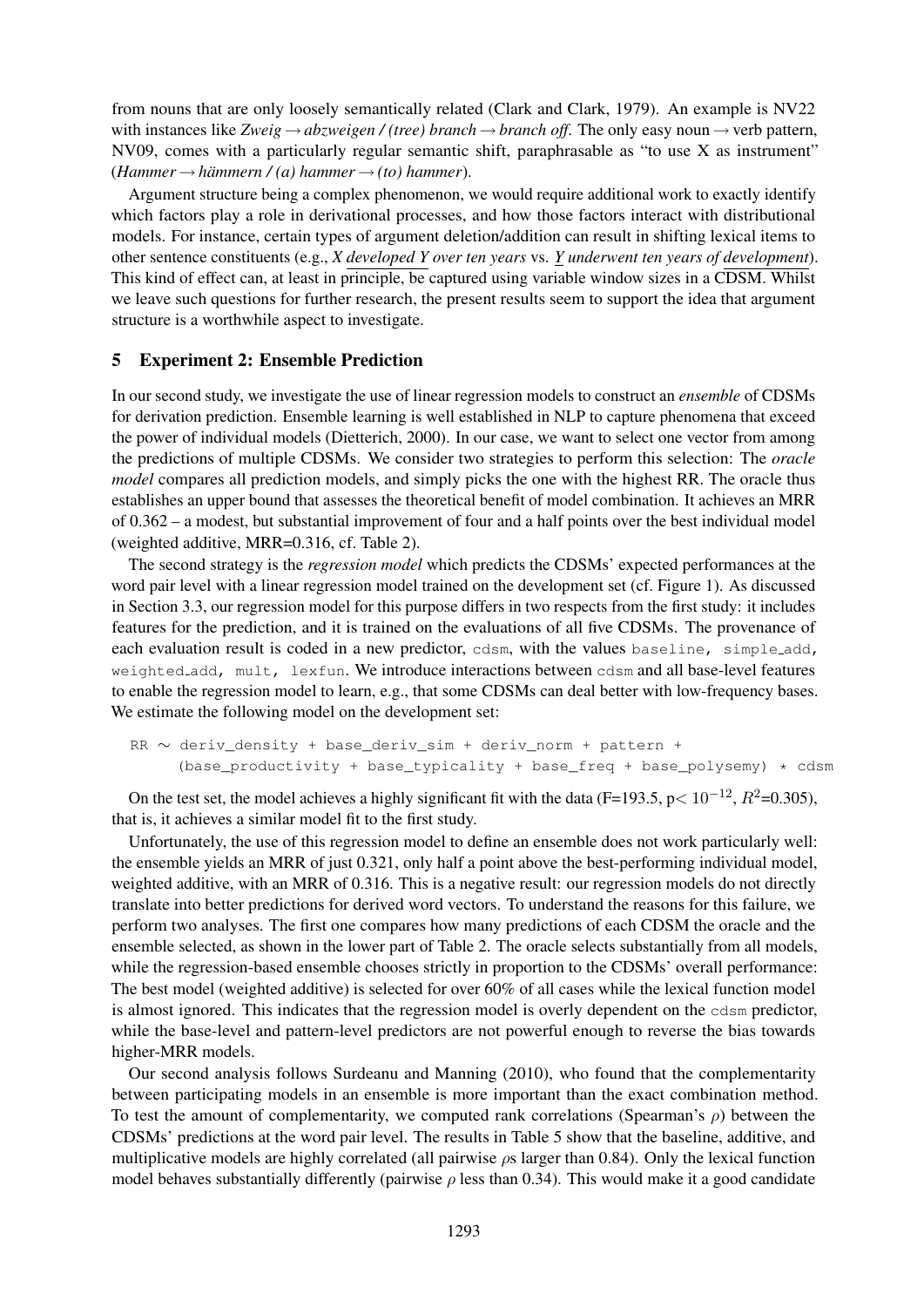|                  | <b>Baseline</b> | Simple add | Weighted add | Multiplicative |
|------------------|-----------------|------------|--------------|----------------|
| Simple add       | 0.923           |            |              |                |
| Weighted add     | 0.840           | 0.930      |              |                |
| Multiplicative   | 0.967           | 0.929      | 0.853        |                |
| Lexical function | 0.281           | 0.310      | 0.333        | 0.304          |

Table 5: Experiment 2: Correlations among CDSMs at the word level (Spearman's  $\rho$ )

for complementary predictions (as its selection by the oracle also witnesses) – however, its overall bad performance (MRR=0.150) drastically reduces its chance to be picked by the ensemble.

# 6 Conclusions

In this paper, we presented the first analysis of CDSMs on derivational phenomena that is both detailed and broad-coverage. Our main premise was that the linguistic features of individual lexical items, as well as the nature of the derivation pattern, would affect the extent to which the derived form could be predicted. This led us to establish relationships between linguistic properties and distributional behavior of words, a central topic in distributional semantics that seems to have received very little attention.

To quantify these relationships, we built a linear regression model with CDSM performance as dependent variable and linguistic features as predictors. An effect size analysis showed that the base term's productivity and frequency influence difficulty, but that the derivation pattern has a much larger effect. By analyzing patterns, we found that the three main factors for bad performance were: modifications of argument structure, semantic irregularity, and within-POS derivations.

Regarding the apparent contradictions among previous studies, our analysis can resolve them to some degree. We can attribute the overall bad CDSM results of Kisselew et al. (2015) to an unfortunate choice of hard within-POS derivations. At the same time, we replicate their particularly disappointing results for the lexical function, which contrasts with Lazaridou et al.'s reported performance for that model. To test whether these differences are due to Lazaridou et al.'s prefiltering, we re-evaluated all CDSMs on a "high-quality" subset of our data by throwing away the quartile with the lowest base word frequency (corresponding to a threshold of 420). The results for all models improve by  $1-2\%$ , but the lexical function model remains at 15% below the baseline. Obvious remaining differences are the language and the type of the distributional model used. However, these factors were outside the scope of the current study, so we leave them for future work.

We also built an ensemble model over the different CDSMs but did not substantially outperform the best single CDSM. We draw two conclusions from this failure: (a), despite the array of available CDSMs, it makes sense to continue developing new CDSMs to increase complementarity; and (b), the limiting factor in difficult prediction is the idiosyncratic behaviour of base words that our current distributional features capture only imperfectly.

To encourage further research, we make available our dataset with derivationally related word pairs and CDSM performance predictors.<sup>8</sup>

### Acknowledgements

We thank the anonymous reviewers for their helpful comments. The first and third authors are supported by Deutsche Forschungsgemeinschaft (SFB 732, project B9). The second author is supported by the ERC Starting Grant COMPOSES (283554). The fourth author has been supported by the Croatian Science Foundation under the project UIP-2014-09-7312.

<sup>8</sup>Available at: http://www.ims.uni-stuttgart.de/data/derivsem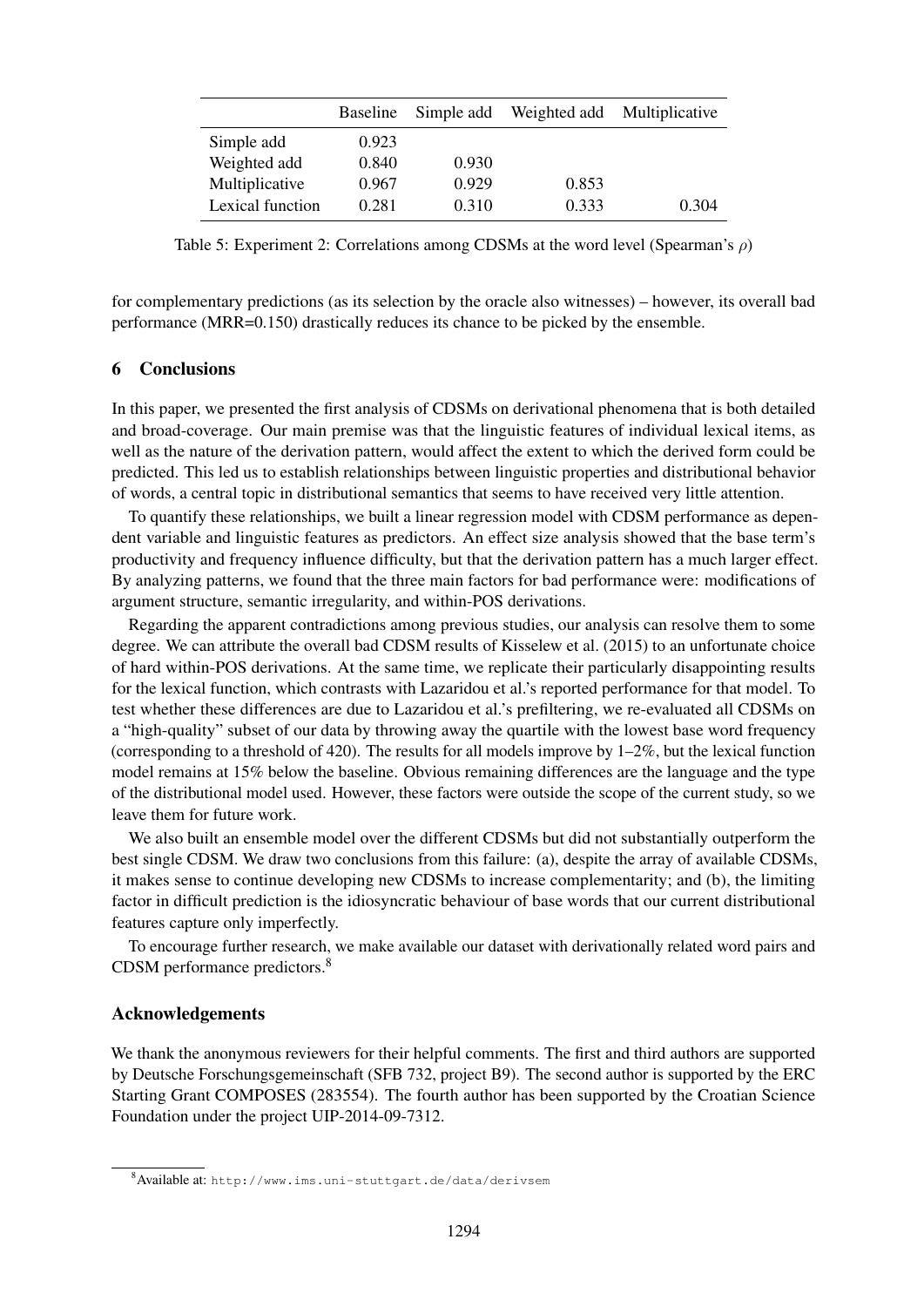#### References

- Harald R. Baayen, Richard Piepenbrock, and Leon Gulikers. 1996. *The CELEX lexical database. Release 2. LDC96L14*. Linguistic Data Consortium, University of Pennsylvania, Philadelphia, PA.
- Harald Baayen. 2008. *Analyzing Linguistic Data*. Cambridge University Press.
- Marco Baroni and Roberto Zamparelli. 2010. Nouns are vectors, adjectives are matrices: Representing adjectivenoun constructions in semantic space. In *Proceedings of EMNLP*, pages 1183–1193, Cambridge, MA, USA.
- Marco Baroni, Raffaela Bernardi, and Roberto Zamparelli. 2014. Frege in Space: A Program for Compositional Distributional Semantics. *LiLT (Linguistic Issues in Language Technology)*, 9:5–110.
- Bernd Bohnet. 2010. Very High Accuracy and Fast Dependency Parsing is not a Contradiction. In *Proceedings of COLING*, pages 89–97, Beijing, China.
- Eve V. Clark and Herbert H. Clark. 1979. When Nouns Surface as Verbs. *Language*, 55:767–811.
- Herbert H Clark. 1973. The Language-as-Fixed-Effect Fallacy: A Critique of Language Statistics in Psychological Research. *Journal of verbal learning and verbal behavior*, 12(4):335–359.
- Bob Coecke, Mehrnoosh Sadrzadeh, and Stephen Clark. 2010. Mathematical Foundations for a Compositional Distributional Model of Meaning. *Linguistic Analysis*, 36:345–386.
- Thomas G. Dietterich. 2000. Ensemble methods in machine learning. In *International workshop on multiple classifier systems*, pages 1–15. Springer.
- Georgiana Dinu, Nghia The Pham, and Marco Baroni. 2013. DISSECT DIStributional SEmantics Composition Toolkit. In *Proceedings of ACL*, pages 31–36, Sofia, Bulgaria.
- Wolfgang Dressler. 2005. Word-Formation in Natural Morphology. In Pavol Štekauer and Rochelle Lieber, editors, *Handbook of Word-Formation*, pages 267–284. Springer.
- Katrin Erk and Sebastian Pado. 2008. A Structured Vector Space Model for Word Meaning in Context. In ´ *Proceedings of EMNLP*, pages 897–906, Honolulu, HI, USA.
- Gertrud Faaß and Kerstin Eckart. 2013. SdeWaC A Corpus of Parsable Sentences from the Web. In *Language Processing and Knowledge in the Web*, Lecture Notes in Computer Science. Springer.
- Rebecca Green, Bonnie J Dorr, and Philip Resnik. 2004. Inducing Frame Semantic Verb Classes from WordNet and LDOCE. In *Proceedings of ACL*, pages 375–382, Barcelona, Spain.
- Jane Grimshaw. 1990. *Argument Structure*. MIT Press, Cambridge.
- Ulrike Grömping. 2012. Estimators of Relative Importance in Linear Regression Based on Variance Decomposition. *The American Statistician*, 61(2):139–147.
- Nizar Habash and Bonnie Dorr. 2003. A Categorial Variation Database for English. In *Proceedings of NAACL*, pages 17–23, Edmonton, Canada.
- Jennifer Hay. 2003. *Causes and Consequences of Word Structure*. Routledge.
- Karl Moritz Hermann and Phil Blunsom. 2014. Multilingual Models for Compositional Distributed Semantics. In *Proceedings of ACL*, pages 58–68, Baltimore, Maryland, USA.
- Ryan Kiros, Yukun Zhu, Ruslan R Salakhutdinov, Richard Zemel, Raquel Urtasun, Antonio Torralba, and Sanja Fidler. 2015. Skip-Thought Vectors. In *Proceedings of NIPS*, pages 3294–3302, Montreal, Canada.
- Max Kisselew, Sebastian Padó, Alexis Palmer, and Jan Šnajder. 2015. Obtaining a Better Understanding of Distributional Models of German Derivational Morphology. In *Proceedings of IWCS*, pages 58–63, London, UK.
- Brenda Laca. 2001. Derivation. In Martin Haspelmath, Ekkehard Konig, Wulf Oesterreicher, and Wolfgang ¨ Raible, editors, *Language Typology and Language Universals: An International Handbook*, volume 1, pages 1214–1227. Walter de Gruyter, Berlin.
- Angeliki Lazaridou, Marco Marelli, Roberto Zamparelli, and Marco Baroni. 2013. Compositional-ly Derived Representations of Morphologically Complex Words in Distributional Semantics. In *Proceedings of ACL*, pages 1517–1526, Sofia, Bulgaria.